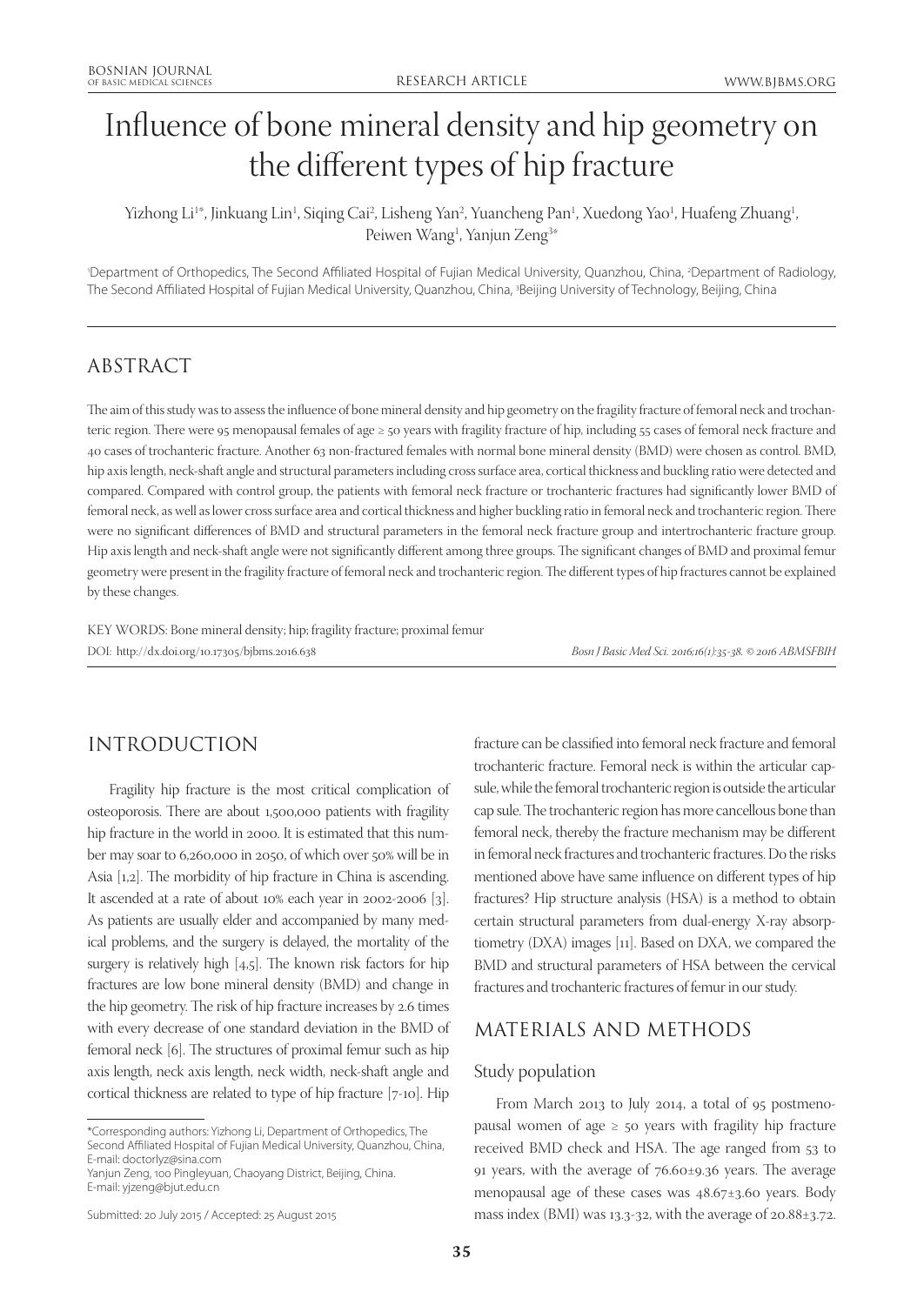There were 55 cases of femoral neck fractures and 40 cases of trochanteric fractures. Another 63 non-fractured postmenopausal women of age ≥ 50 years, with normal BMD of hip and lumbar vertebrae, were selected as controls. The age ranged from 50 years to 74 years with the average of  $57.24 \pm 5.65$  years. BMI of the control group was 20.1-38.2, with the average of  $26.56\pm4.82$ .

#### BMD check and HSA

DXA Bone densitometer (Hologic Inc., USA. Discovery A) was used, with precision of  $\leq$  1%. The precision error defined as % coefficient of variation (%CV) was 0.25%. The BMD of hip and lumbar vertebrae was detected at standard position to obtain the BMD of femoral neck. According to the WHO definitions based on BMD, the T-scores were divided into normal group, osteopenia group, and osteoporosis group  $(T \ge -1.0, -2.5 < T < -1.0,$  and  $T \le -2.5$ ). Meanwhile, the strength of hip structure was detected. Hip axis length (HAL), neckshaft angle (NSA) and the structural parameters of femoral neck and trochanteric region were determined, including cross surface area (CSA), cortical thickness (CT) and buckling ratio (BR) [11].

#### Statistical analysis

Data analyses were performed using SPSS statistical software (SPSS, version18.0; SPSS Inc, Chicago, Illinois). Measurement data were expressed as mean ± standard deviation. All parameters of groups were compared with ANOVA, and LSD test was applied for pairwise comparison.  $P < 0.05$ was considered as statistically significant.

### RESULTS

#### BMD

BMD of the femoral neck in femoral neck fracture group was 0.228-0.671  $g/cm^2$ , with T at -1.6~-5.6. Eleven cases were in osteopenic range and 44 cases were in osteoporosis. BMD of the femoral neck in trochanteric fracture group was  $0.279$ - $0.671g/cm^2$ , with T score at -1.6 $\sim$ -5.1. Two cases were in osteopenic range and 38 cases were in osteoporosis. BMD of the femoral neck in control group was 0.734-0.966 g/cm<sup>2</sup>, with T score at -1~1.11.

#### Hip geometry

NSA was 121-140° in the femoral neck fracture group, with the average of  $129.73\pm4.16^{\circ}$ ; NSA was  $123-140^{\circ}$  in the trochanteric fracture group, with the average of 130.05±4.52°; NSA was 118-138° in the control group, with the average of 129.38±4.85°. There was no significant difference between the groups.

HAL was 102.24±5.90 mm in the femoral neck fracture group, 101.90±6.02 mm in the trochanteric fracture group, and 102.02±4.88 mm in the control group. There was no significant difference between these groups (Table 1).

Cross surface area and cortical thickness: CSA and CT of the two fracture groups showed significant decrease in femoral neck and trochanteric region compared with the control group (p=0.000); There was no significant difference between the parameters of femoral neck fracture group and intertrochanteric fracture group (Table 1).

#### Buckling ratio

BR of the two fracture groups showed significant increase in femoral neck and trochanteric region compared with the control group (p=0.000). There was no significant difference between the parameters of femoral neck fracture group and trochanteric fracture group (Table 1).

## DISCUSSION

We proved in this study that in the fragility femoral neck fracture group and trochanteric fracture group, the BMD of femoral neck was significantly lower compared with the normal group; the CSA and CT of femoral neck and trochanteric region were lower, but the BR was significantly higher. There was no significant difference in both NSA and HAL in femoral neck fracture group and trochanteric fracture group compared with the control group. There was no significant difference in the BMD of femoral neck and hip structure parameters (including NSA, HAL, CSA, CT and BR) in femoral neck fracture group and trochanteric fracture group.

Femoral neck fractures and trochanteric fractures are both common types of hip fracture. The age of patients with femoral trochanteric fractures was about 5 years older than the patients with femoral neck fracture. BMD decreased with the increasing age in the patients aged  $\geq$  50 years. The BMD reduction rate of femoral neck is 0.64% before the age of 65 years and 0.36% after this age [12]. Low BMD was closely related to hip fracture. The risk for hip fracture increases by a 2.6-fold for each standard deviation decrease in bone mineral density [6]. BMD of the femoral neck is the most sensitive index for predicting hip fracture. As reported by Greenspan SL et al [13], the trochanteric BMD was 13% lower in women and 11% lower in men for patients with trochanteric fracture than in those with femoral neck fracture. In this study, the BMD of femoral neck significantly decreased in the femoral neck fracture group and trochanteric fracture group compared with the control group. However, there was no significant difference between the BMD of the two fracture groups. This means that the decrease in BMD is not the factor influencing the types of hip fracture in our study. Hip geometry also changes with the increasing age. The increase of age in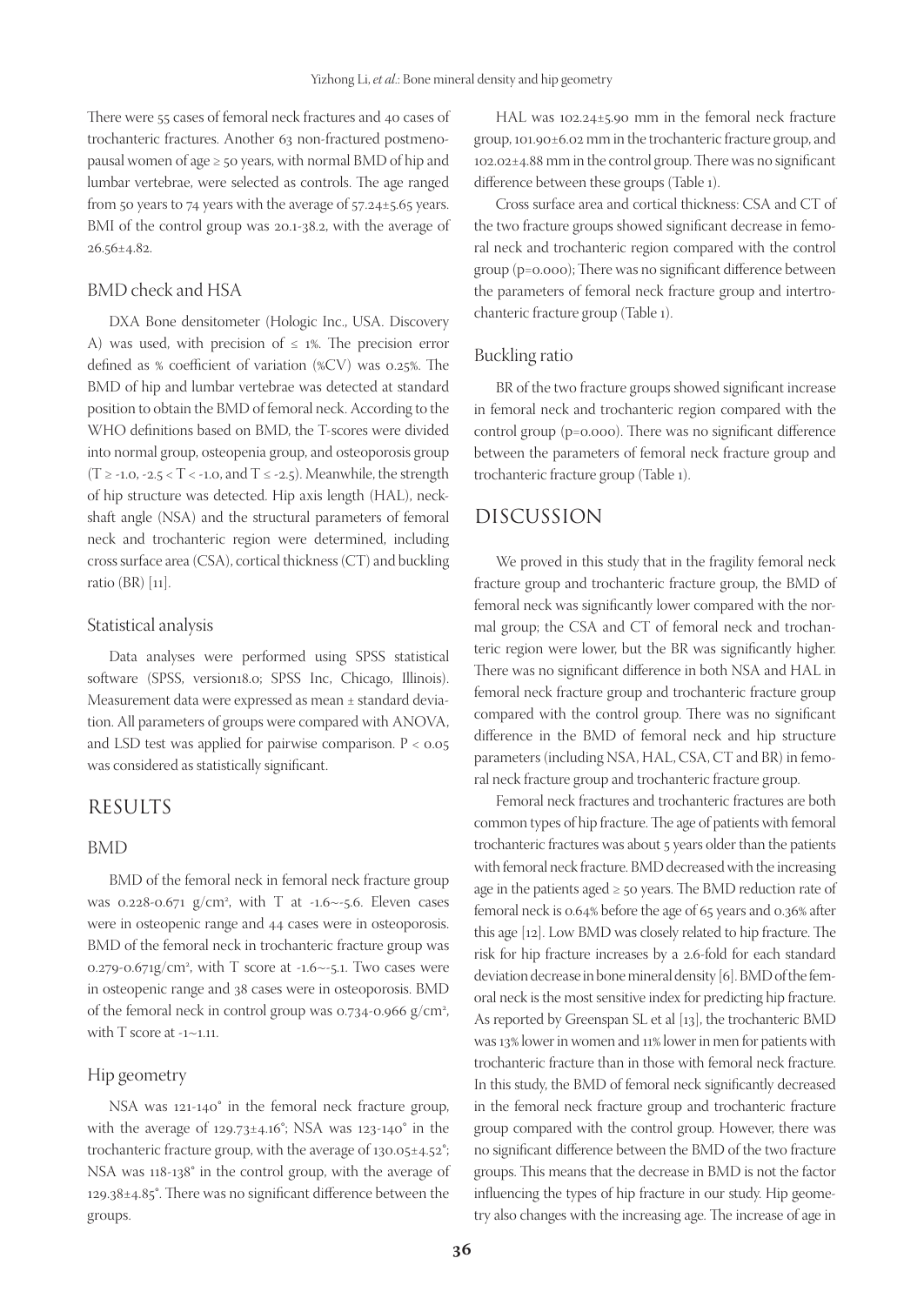| Parameters items                                    | Normal            | Trochanteric<br>fracture | Femoral neck<br>fracture | $p_{1}(0.05)$ | $p_{2}(0.05)$ | $p_{3}(0.05)$ |
|-----------------------------------------------------|-------------------|--------------------------|--------------------------|---------------|---------------|---------------|
| Number of cases no                                  | 63                | 40                       | 55                       |               |               |               |
| Age (mean $\pm$ S.D)                                | $57.24 \pm 5.65$  | 79.25+7.94               | 74.67±9.90               | 0.000         | 0.000         | 0.006         |
| Menopausal age (mean $\pm$ S.D)                     | $50.63 \pm 4.67$  | $48.25 \pm 3.06$         | $48.98 \pm 3.95$         | 0.004         | 0.030         | 0.390         |
| Body mass index (mean $\pm$ S.D)                    | $26.98 \pm 3.75$  | $21.07 \pm 4.26$         | $20.74 \pm 3.30$         | 0.000         | 0.000         | 0.703         |
| Bone mineral density of femoral neck (mean±S.D)     | $0.826 \pm 0.064$ | $0.446 \pm 0.091$        | $0.466+0.104$            | 0.000         | 0.000         | 0.260         |
| $T$ value (mean $\pm$ S.D)                          | $-0.21 \pm 0.57$  | $-3.48 \pm 1.36$         | $-3.45\pm0.94$           | 0.000         | 0.000         | 0.896         |
| Cross surface area of femoral neck (mean $\pm$ S.D) | $3.09 \pm 0.31$   | $1.75 \pm 0.33$          | $1.88 \pm 0.40$          | 0.000         | 0.000         | 0.076         |
| Cortical thickness of femoral neck (mean±S.D)       | $0.204 \pm 0.019$ | $0.107 \pm 0.021$        | $0.110\pm0.022$          | 0.000         | 0.000         | 0.405         |
| Buckling ratio of femoral neck (mean $\pm$ S.D)     | $8.55 \pm 1.52$   | $18.36 \pm 4.87$         | $18.58{\pm}4.95$         | 0.000         | 0.000         | 0.794         |
| Cross surface area of intertrochanter (mean±S.D)    | $5.58 \pm 0.60$   | $3.08 \pm 0.98$          | $3.13+0.79$              | 0.000         | 0.000         | 0.729         |
| Cortical thickness of intertrochanter (mean±S.D)    | $0.462 \pm 0.048$ | $0.246 \pm 0.072$        | $0.251 \pm 0.069$        | 0.000         | 0.000         | 0.741         |
| Buckling ratio of intertrochanter (mean±S.D)        | $6.89 \pm 0.86$   | $14.21 \pm 3.72$         | $14.57 \pm 5.21$         | 0.000         | 0.000         | 0.636         |
| Neck-shaft angle (mean $\pm$ S.D)                   | 129.38±4.85       | $130.05 \pm 4.52$        | $129.73 \pm 4.16$        | 0.467         | 0.680         | 0.733         |
| Hip axis length (mean $\pm$ S.D)                    | $102.02{\pm}4.88$ | $101.90 \pm 6.02$        | $102.24 \pm 5.90$        | 0.918         | 0.830         | 0.771         |

**TABLE 1.** Comparison of BMD and structural variables among three groups (femoral neck fracture, trochanteric fracture and normal control)

 $\rho_i$ : Comparison between the normal BMD group and IT fracture group,  $\rho_j$ : Comparison between the normal BMD group and FN fracture group,

 $\rho_{\mathfrak{s}}$ : Comparison between IT fracture group and FN fracture group

the patients aged  $\geq$  50 years may cause the thinning of cortex of proximal femur and the increasing of medullary cavity [8], as well as changes in the hip structure strength [14,15]. The hip structure parameters such as HAL and NSA are related to hip fracture [7,10]. Are they the reasons causing different types of hip fracture? Duboeuf F et al [16] hold that HAL can only predict the femoral neck fracture. Gnudi S et al [17] indicated that women with trochanteric fractures had relatively small HAL and NSA. Pulkkinen P et al [18] indicated that NSA is the best factor to predict the type of hip fracture as patients with femoral neck fractures usually have more than 3 times bigger NSA than the patients with trochanteric fractures. However, it was also reported that there is no significant difference between the NSA in the patients with femoral neck fracture and normal people [8]. Panula J et al [19] also believed that there is no material difference in the NAL and NSA for the female or male patients with femoral neck fracture and intertrochanteric fracture; the two indexes cannot explain the mechanisms of femoral neck fracture and intertrochanteric fracture. In this study, we found no significant difference in the HAL and NSA in femoral neck fracture group and intertrochanteric fracture group, as well as the control group. The result also did not support the idea that the HAL and NSA are the factors leading to different types of hip fracture. In the femoral neck fracture group and trochanteric fracture group, the structural strength parameters such as CSA and CT of the femoral neck, trochanteric region and femoral shaft evidently decreased, while the BR evidently increased. This indicated the increase in the fragility of proximal femur and the decrease in the BMD. However, there was no statistical difference between these parameters in the two fracture groups which indicated that CSA, CT and BR are not the factors leading to different types of hip fracture. Pulkkinen P et al [18] performed mechanical test on the proximal femur of

cadavers and discovered that the one with lowest structural mechanical strength was vulnerable to femoral neck fracture, while the trochanteric fractures usually occurred under relatively high load. Clinically, the patients with trochanteric fractures were elder. The structural mechanical strength of their bone should be lower theoretically. This suggests that the type of hip fracture was not related with the decrease of BMD. The factors causing different types of hip fracture may not be related to the hip. Tal S et al [20] reported that female sex, frailty, falls, low calcium and low hemoglobin status are significant risk factors for the prediction of trochanteric fractures and that the patients with Parkinson's disease are at a lower risk for trochanteric fractures compared with cervical fractures, with an odds ratio of 0.6. Because of the non-skeletal factors such as advanced age, the patients make different protective responses to falls. The differences in the violence and conduction direction of the impact force on hip or the greater trochanter lead to different types of hip fractures.

## CONCLUSION

Our objective in this study was to find the internal factors of hip related to difference in the types of hip fracture, and it confirmed that the femoral neck BMD and structural parameters such as CSA, CT and BR were all related to hip fracture. However, these parameters are unable to explain the reason for different types of hip fracture, which may be caused by the non-skeletal factors like advanced age and falls etc.

#### ACKNOWLEDGMENTS

This project was supported by all patients and the Second Affiliated Hospital of Fujian Medical University.